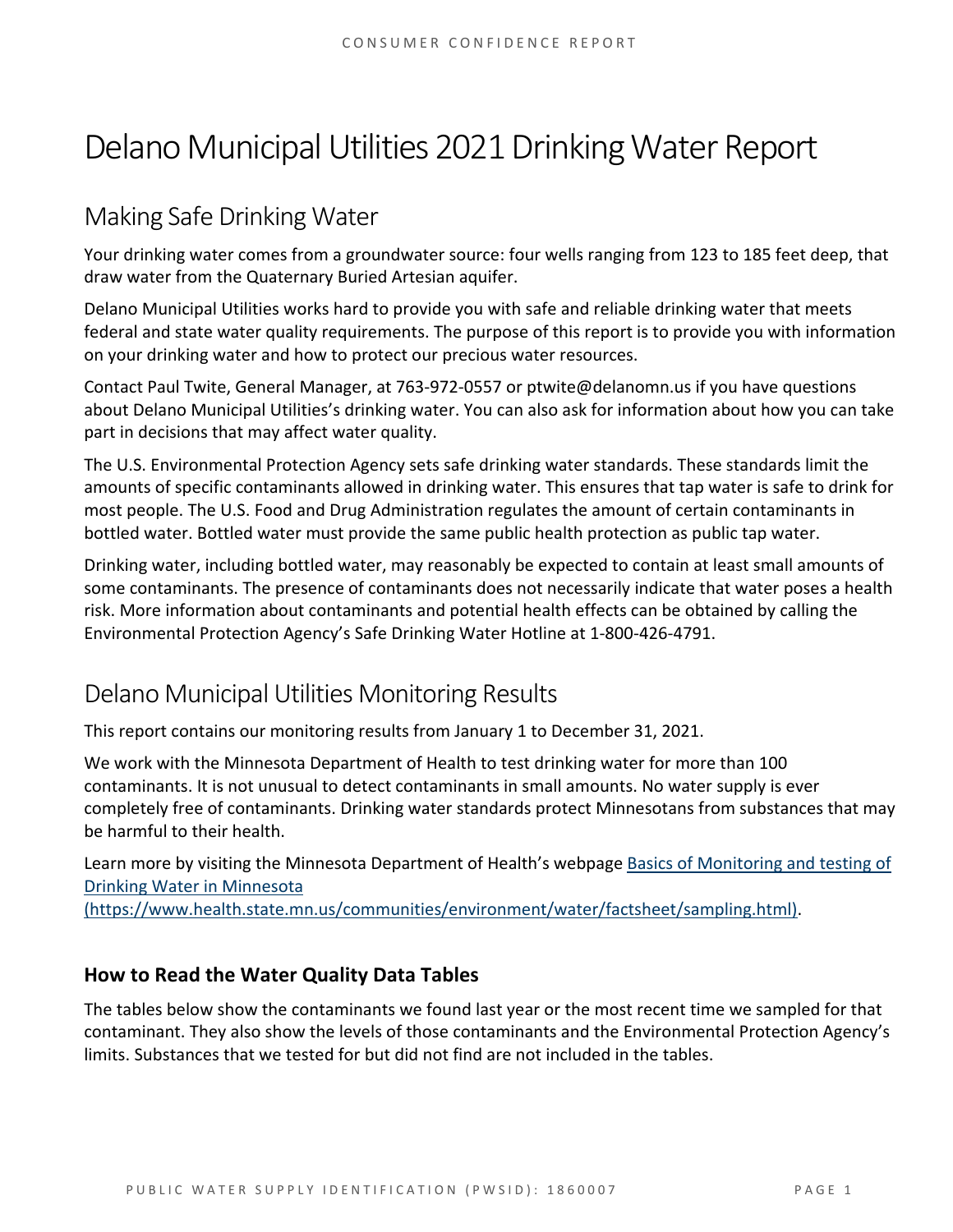We sample for some contaminants less than once a year because their levels in water are not expected to change from year to year. If we found any of these contaminants the last time we sampled for them, we included them in the tables below with the detection date.

We may have done additional monitoring for contaminants that are not included in the Safe Drinking Water Act. To request a copy of these results, call the Minnesota Department of Health at 651‐201‐4700 between 8:00 a.m. and 4:30 p.m., Monday through Friday.

Some contaminants are monitored regularly throughout the year, and rolling (or moving) annual averages are used to manage compliance. Because of this averaging, there are times where the Range of Detected Test Results for the calendar year is lower than the Highest Average or Highest Single Test Result, because it occurred in the previous calendar year.

### **Definitions**

- **AL (Action Level)**: The concentration of a contaminant which, if exceeded, triggers treatment or other requirements which a water system must follow.
- **EPA:** Environmental Protection Agency
- **MCL (Maximum contaminant level)**: The highest level of a contaminant that is allowed in drinking water. MCLs are set as close to the MCLGs as feasible using the best available treatment technology.
- **MCLG (Maximum contaminant level goal)**: The level of a contaminant in drinking water below which there is no known or expected risk to health. MCLGs allow for a margin of safety.
- **MRDL (Maximum residual disinfectant level):** The highest level of a disinfectant allowed in drinking water. There is convincing evidence that addition of a disinfectant is necessary for control of microbial contaminants.
- **MRDLG (Maximum residual disinfectant level goal)**: The level of a drinking water disinfectant below which there is no known or expected risk to health. MRDLGs do not reflect the benefits of the use of disinfectants to control microbial contaminants.
- **N/A (Not applicable)**: Does not apply.
- **ppb (parts per billion)**: One part per billion in water is like one drop in one billion drops of water, or about one drop in a swimming pool. ppb is the same as micrograms per liter ( $\mu$ g/l).
- **ppm (parts per million)**: One part per million is like one drop in one million drops of water, or about one cup in a swimming pool. ppm is the same as milligrams per liter (mg/l).
- **PWSID:** Public water system identification.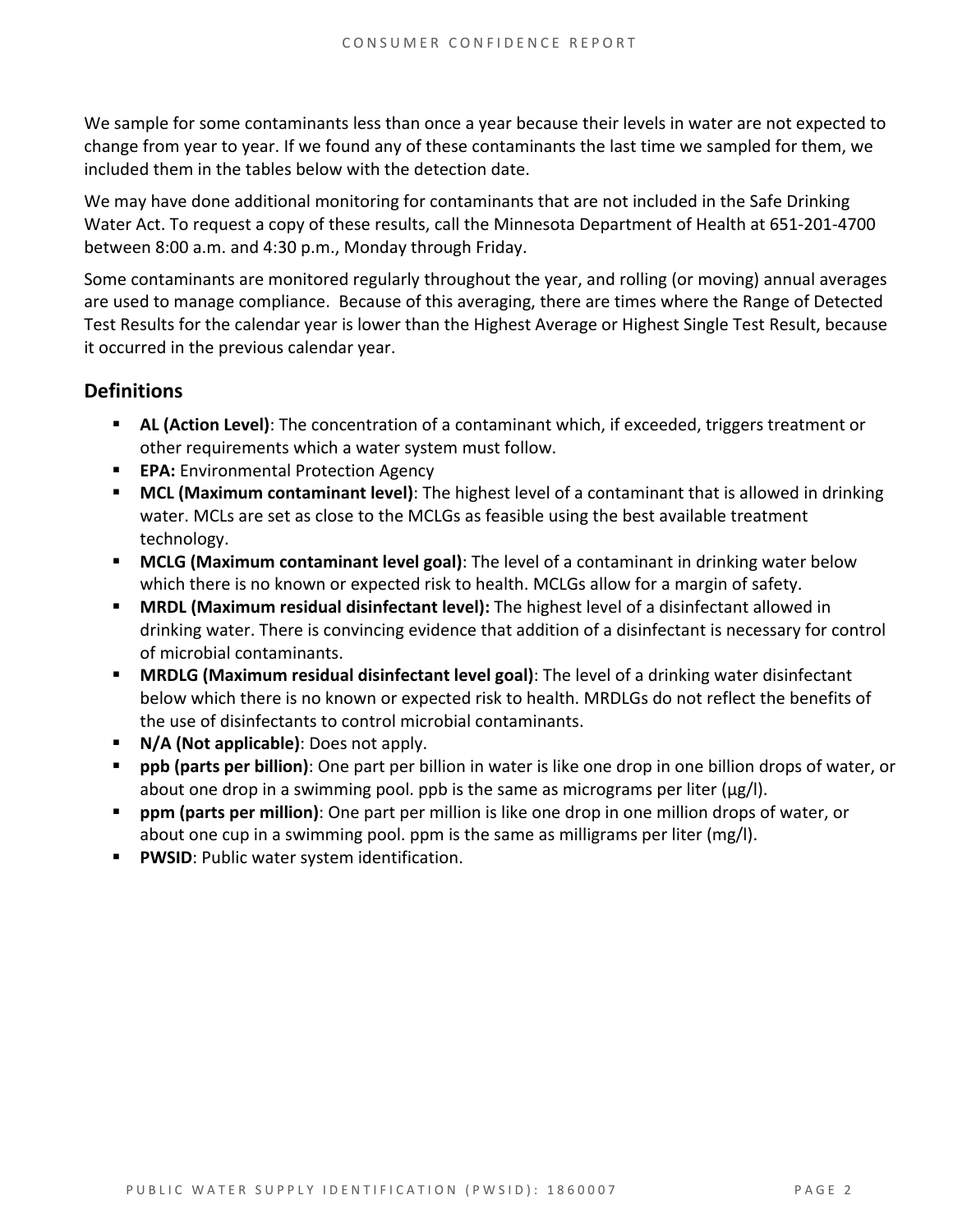# **Monitoring Results – Regulated Substances**

| LEAD AND COPPER - Tested at customer taps.                   |                                  |                                           |                                                   |                                                                             |                  |                                        |  |
|--------------------------------------------------------------|----------------------------------|-------------------------------------------|---------------------------------------------------|-----------------------------------------------------------------------------|------------------|----------------------------------------|--|
| <b>Contaminant</b> (Date, if<br>sampled in previous<br>year) | EPA's<br>Ideal<br>Goal<br>(MCLG) | EPA's<br><b>Action</b><br>Level           | 90% of<br><b>Results Were</b><br><b>Less Than</b> | <b>Number</b><br><b>of</b><br><b>Homes</b><br>with<br>High<br><b>Levels</b> | <b>Violation</b> | <b>Typical Sources</b>                 |  |
| Lead                                                         | 0 ppb                            | 90% of<br>homes<br>less than<br>15 ppb    | $1.6$ ppb                                         | 0 out of<br>20                                                              | NO.              | Corrosion of<br>household<br>plumbing. |  |
| Copper                                                       | 0 ppm                            | 90% of<br>homes<br>less than<br>$1.3$ ppm | 0.88 ppm                                          | 0 out of<br>20                                                              | NO.              | Corrosion of<br>household<br>plumbing. |  |

| <b>INORGANIC &amp; ORGANIC CONTAMINANTS - Tested in drinking water.</b> |                                         |                         |                                                                                       |                                                    |                  |                                                                                                                     |  |
|-------------------------------------------------------------------------|-----------------------------------------|-------------------------|---------------------------------------------------------------------------------------|----------------------------------------------------|------------------|---------------------------------------------------------------------------------------------------------------------|--|
| Contaminant<br>(Date, if sampled<br>in previous year)                   | EPA's<br><b>Ideal</b><br>Goal<br>(MCLG) | EPA's<br>Limit<br>(MCL) | <b>Highest</b><br>Average or<br><b>Highest</b><br><b>Single Test</b><br><b>Result</b> | Range of<br><b>Detected</b><br><b>Test Results</b> | <b>Violation</b> | <b>Typical Sources</b>                                                                                              |  |
| <b>Arsenic</b><br>(01/07/20)                                            | 0 ppb                                   | 10.4<br>ppb             | $1.3$ ppb                                                                             | N/A                                                | NO.              | Erosion of natural<br>deposits; Runoff from<br>orchards; Runoff from<br>glass and electronics<br>production wastes. |  |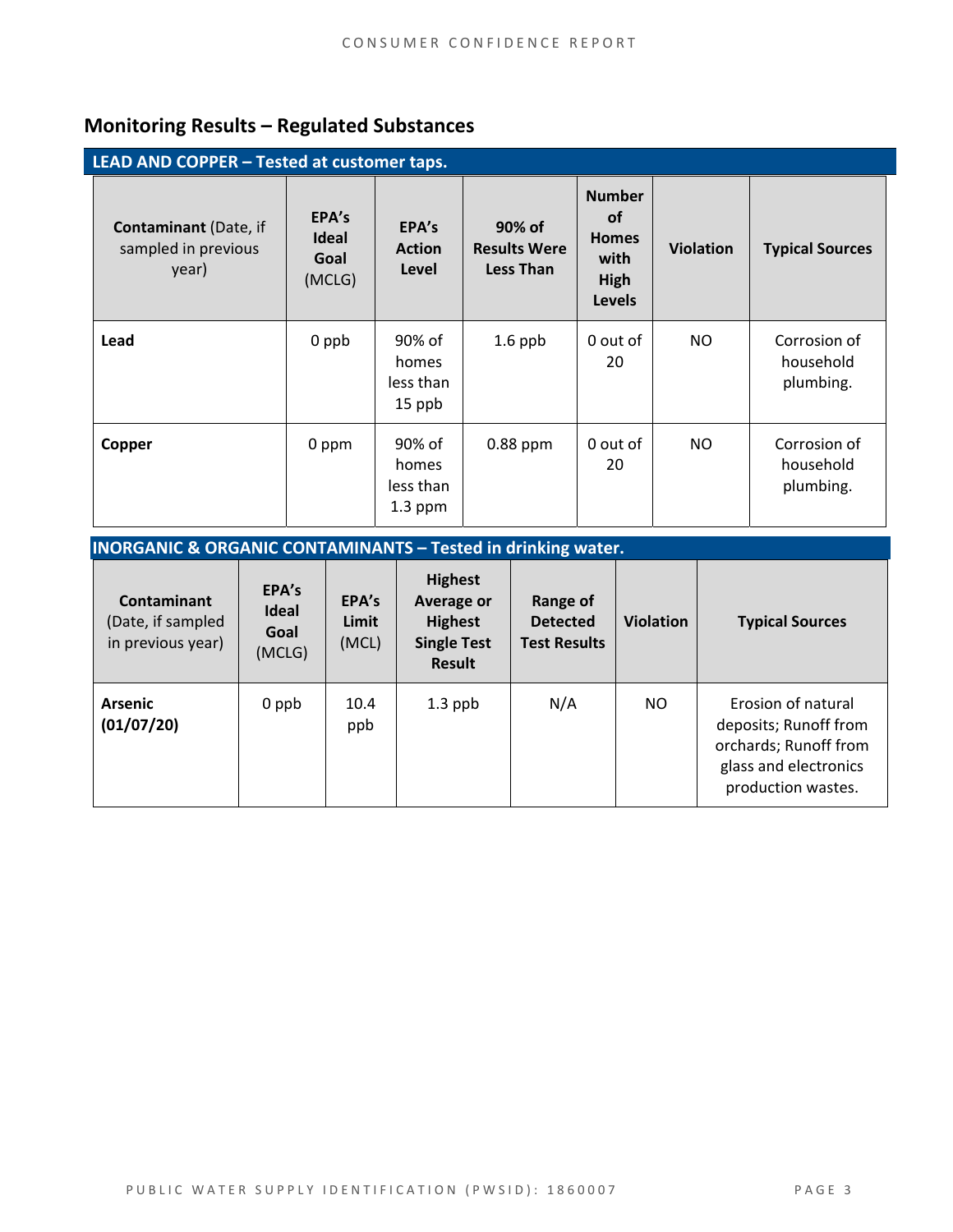| <b>CONTAMINANTS RELATED TO DISINFECTION - Tested in drinking water.</b> |                                               |                                    |                                                                                              |                                                    |                  |                                                  |  |
|-------------------------------------------------------------------------|-----------------------------------------------|------------------------------------|----------------------------------------------------------------------------------------------|----------------------------------------------------|------------------|--------------------------------------------------|--|
| <b>Substance (Date, if</b><br>sampled in previous<br>year)              | <b>EPA's Ideal</b><br>Goal (MCLG<br>or MRDLG) | EPA's<br>Limit<br>(MCL or<br>MRDL) | <b>Highest</b><br><b>Average or</b><br><b>Highest</b><br><b>Single Test</b><br><b>Result</b> | Range of<br><b>Detected</b><br><b>Test Results</b> | <b>Violation</b> | <b>Typical Sources</b>                           |  |
| <b>Total</b><br><b>Trihalomethanes</b><br>(TTHMs)                       | N/A                                           | 80 ppb                             | $10.7$ ppb                                                                                   | N/A                                                | NO.              | By-product of<br>drinking water<br>disinfection. |  |
| <b>Total Haloacetic</b><br>Acids (HAA)                                  | N/A                                           | 60 ppb                             | $12.3$ ppb                                                                                   | N/A                                                | NO.              | By-product of<br>drinking water<br>disinfection. |  |
| <b>Total Chlorine</b>                                                   | $4.0$ ppm                                     | $4.0$ ppm                          | $0.59$ ppm                                                                                   | $0.34 - 1.03$<br>ppm                               | NO.              | Water additive<br>used to control<br>microbes.   |  |

Total HAA refers to HAA5

| <b>OTHER SUBSTANCES - Tested in drinking water.</b> |                                      |                         |                                                                             |                                                    |                  |                                                                               |  |  |
|-----------------------------------------------------|--------------------------------------|-------------------------|-----------------------------------------------------------------------------|----------------------------------------------------|------------------|-------------------------------------------------------------------------------|--|--|
| Substance (Date,<br>if sampled in<br>previous year) | EPA's<br><b>Ideal Goal</b><br>(MCLG) | EPA's<br>Limit<br>(MCL) | <b>Highest</b><br>Average or<br><b>Highest Single</b><br><b>Test Result</b> | Range of<br><b>Detected</b><br><b>Test Results</b> | <b>Violation</b> | <b>Typical Sources</b>                                                        |  |  |
| <b>Fluoride</b>                                     | $4.0$ ppm                            | $4.0$ ppm               | $0.53$ ppm                                                                  | $0.43 - 0.63$<br>ppm                               | NO.              | Erosion of natural<br>deposits; Water<br>additive to promote<br>strong teeth. |  |  |

#### **Potential Health Effects and Corrective Actions (If Applicable)**

Fluoride: If your drinking water fluoride levels are below the optimal concentration range of 0.5 to 0.9 ppm, please talk with your dentist about how you can protect your teeth and your family's teeth from tooth decay and cavities. For more information, visit: MDH Drinking Water Fluoridation

(https://www.health.state.mn.us/communities/environment/water/com/fluoride.html). Fluoride is nature's cavity fighter, with small amounts present naturally in many drinking water sources. There is an overwhelming weight of credible, peer‐reviewed, scientific evidence that fluoridation reduces tooth decay and cavities in children and adults, even when there is availability of fluoride from other sources, such as fluoride toothpaste and mouth rinses. Since studies show that optimal fluoride levels in drinking water benefit public health, municipal community water systems adjust the level of fluoride in the water to an optimal concentration between 0.5 to 0.9 parts per million (ppm) to protect your teeth. Fluoride levels below 2.0 ppm are not expected to increase the risk of a cosmetic condition known as enamel fluorosis.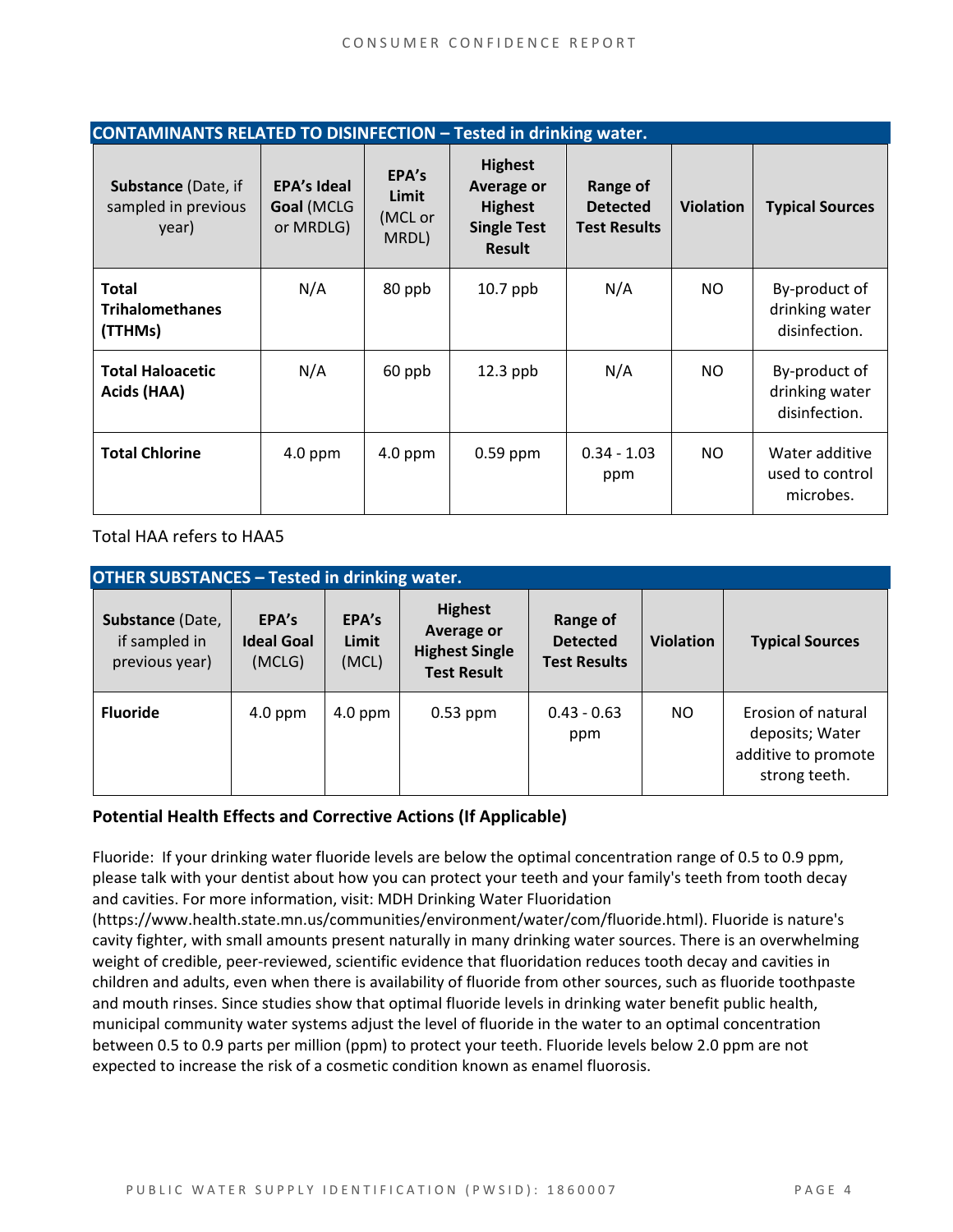### **Some People Are More Vulnerable to Contaminants in Drinking Water**

Some people may be more vulnerable to contaminants in drinking water than the general population. Immuno‐compromised persons such as persons with cancer undergoing chemotherapy, persons who have undergone organ transplants, people with HIV/AIDS or other immune system disorders, some elderly, and infants can be particularly at risk from infections. The developing fetus and therefore pregnant women may also be more vulnerable to contaminants in drinking water. These people or their caregivers should seek advice about drinking water from their health care providers. EPA/Centers for Disease Control (CDC) guidelines on appropriate means to lessen the risk of infection by *Cryptosporidium* and other microbial contaminants are available from the Safe Drinking Water Hotline at 1‐800‐426‐4791.

# Learn More about Your Drinking Water

### **Drinking Water Sources**

Minnesota's primary drinking water sources are groundwater and surface water. Groundwater is the water found in aquifers beneath the surface of the land. Groundwater supplies 75 percent of Minnesota's drinking water. Surface water is the water in lakes, rivers, and streams above the surface of the land. Surface water supplies 25 percent of Minnesota's drinking water.

Contaminants can get in drinking water sources from the natural environment and from people's daily activities. There are five main types of contaminants in drinking water sources.

- **Microbial contaminants,** such as viruses, bacteria, and parasites. Sources include sewage treatment plants, septic systems, agricultural livestock operations, pets, and wildlife.
- Inorganic contaminants include salts and metals from natural sources (e.g. rock and soil), oil and gas production, mining and farming operations, urban stormwater runoff, and wastewater discharges.
- **Pesticides and herbicides** are chemicals used to reduce or kill unwanted plants and pests. Sources include agriculture, urban stormwater runoff, and commercial and residential properties.
- **Organic chemical contaminants** include synthetic and volatile organic compounds. Sources include industrial processes and petroleum production, gas stations, urban stormwater runoff, and septic systems.
- **Radioactive contaminants** such as radium, thorium, and uranium isotopes come from natural sources (e.g. radon gas from soils and rock), mining operations, and oil and gas production.

The Minnesota Department of Health provides information about your drinking water source(s) in a source water assessment, including:

- How Delano Municipal Utilities is protecting your drinking water source(s);
- Nearby threats to your drinking water sources;
- How easily water and pollution can move from the surface of the land into drinking water sources, based on natural geology and the way wells are constructed.

Find your source water assessment at Source Water Assessments (https://www.health.state.mn.us/communities/environment/water/swp/swa) or call 651‐201‐4700 between 8:00 a.m. and 4:30 p.m., Monday through Friday.